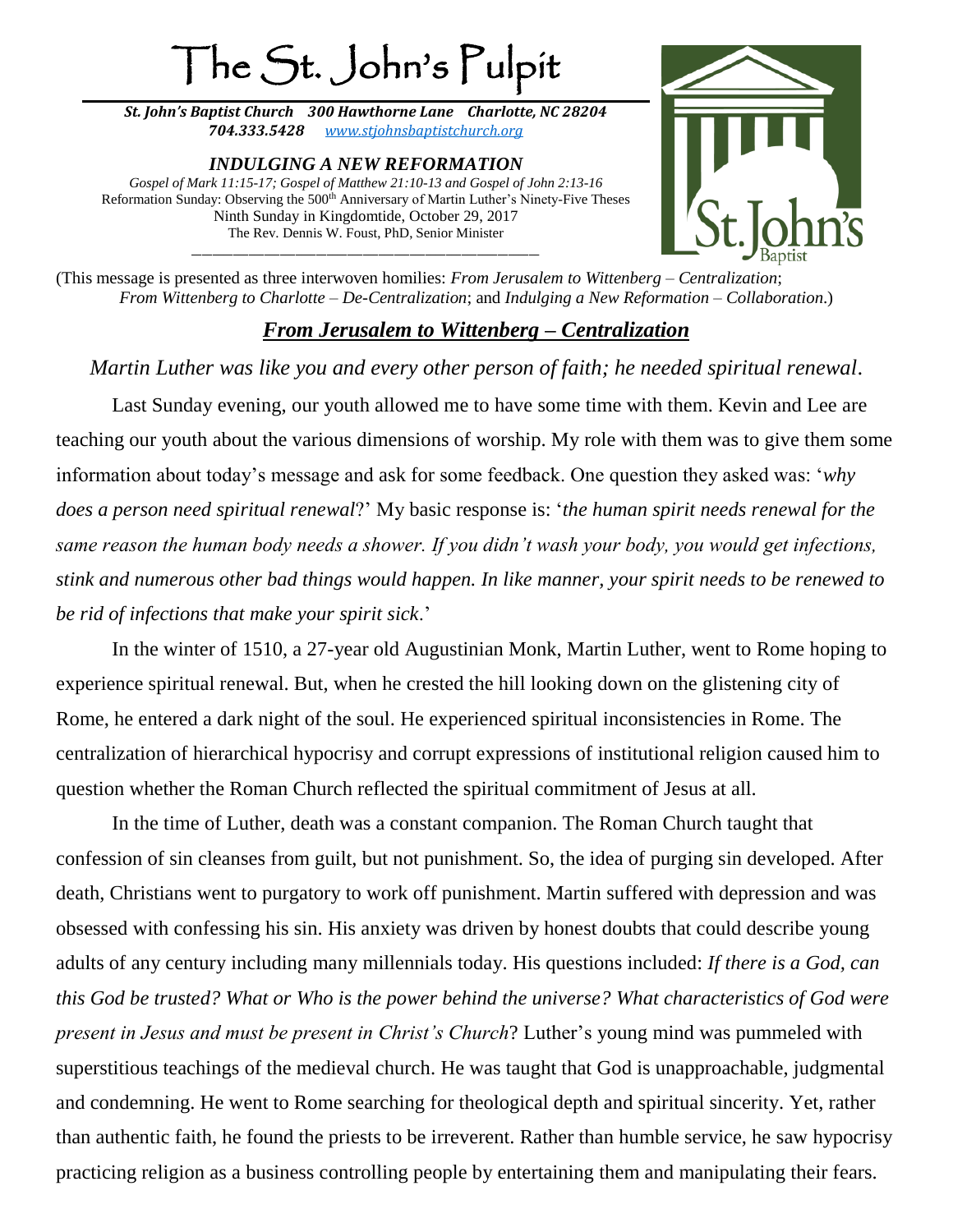Martin's disillusionment reached its apex as he climbed the steps of Pilate's Palace; steps that had been moved from Jerusalem to Rome. Obedient to the teachings of Rome, he knelt on each step, prayed The Lord's Prayer and kissed where Jesus had walked. Rome taught this appeased God and released souls from purgatory. As Luther reached the top of the stairs, he said, "*Who knows if that is so*?" He later commented on his pilgrimage to Rome in 1510, "*I went to Rome with onions and returned with garlic... If there is a Hell, Rome is built upon it."*

When Luther returned from Rome, Luther was assigned to teach in The University of Wittenberg, a village of about 2,000 residents. Between 1513-1516, he studied scripture and theology; the teachings of Jesus and Jesus' ministry in the context of the first century; passages of the Hebrew scriptures to which Jesus referred; the Psalms; and Paul's theology in the Letter to the Romans. He also studied how the teachings of Jesus and Paul contradicted the teachings of Rome. One of Martin's teachers told him, "*Repentance begins with the love of God*." Over time, Martin discovered the gracious heart of God which had never been taught to him by the religion of Rome. He became convinced that God is love, the Gospel is freedom and salvation is God's gift through grace and faith alone. Luther focused his ministry on how the teachings of the church had changed over fifteen hundred years as it moved from Jerusalem to Rome and how his experience of God in Wittenberg brought him to spiritual renewal.

In the year 1517, Pope Leo needed to increase the income of Rome. He declared churches, including Wittenberg could sell indulgences to grant a full remission of all sins. Luther was tired of seeing people live with the superstitions of Rome. Indulgences were sold with the phrase, "*When a coin in the cup doth ring, a soul from purgatory doth spring.*" The Pope's proclamation was to be announced on All Saints' Day, November  $1<sup>st</sup>$ , 1517. So, on the eve of All Saints' Day, October  $31<sup>st</sup>$ , Martin nailed *95 Theses* to the door of the Castle Church to encourage conversations about spiritual renewal.

Through the history of Christ's Church, we have learned that centralization of hierarchical power always tries to use financial transactions to cheapen the value of a relationship with God. When Jesus overturned the tables of the money changers in the Temple, he was rejecting this same idea that commitment to a relationship with God can be bought and sold. Jesus quoted the word of the Lord announced by Isaiah (56:7), "*My house shall be called a house of prayer for all peoples*." Then Jesus challenged the money changers, "*You have made it a den of thieves*." **The Church of Christ in every age must be spiritually renewed by rising from the dead.**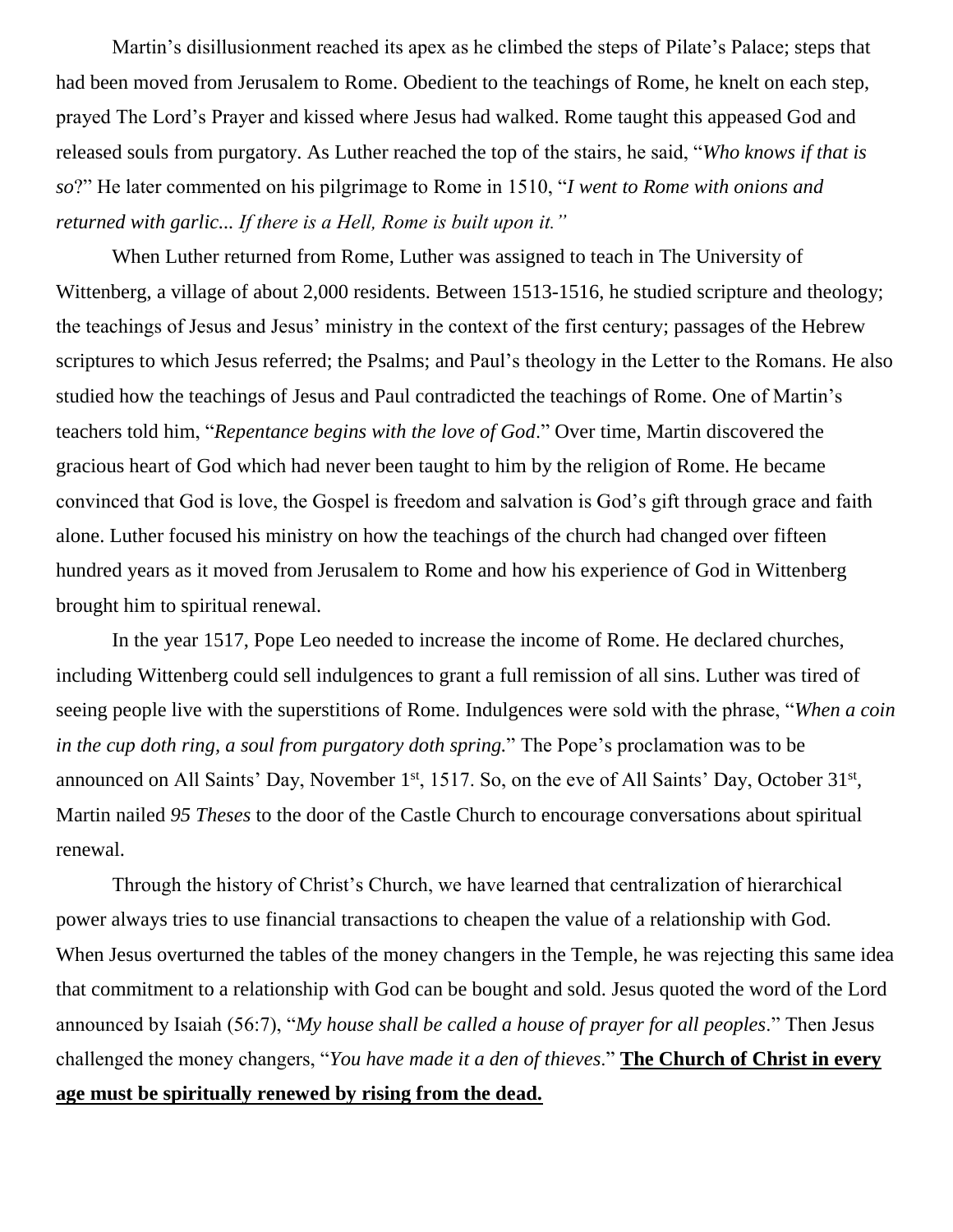## *From Wittenberg to Charlotte – De-Centralization*

When Luther nailed his Ninety-Five Theses to the church door, they were written in Latin. He intended for those statements to be discussed by theologians and hoped they would generate spiritual renewal in the church. Yet, people translated his thoughts into German and, using the relatively new printing press to put Luther's ideas among the people. Because most people were illiterate, his words were read publicly and cartoonists also helped spread the word.

A significant event took place in 1520 when Luther refused to obey the Pope's order to stand down. In April of 1521, Luther traveled to an assembly at the order of the Pope. The religious and secular authorities all gathered. At the end of the assembly, Luther was excommunicated and condemned to be a heretic and a criminal. He could be killed without fear of retribution. On his way back to Wittenberg, Luther was kidnapped. The kidnappers took him to Wartburg Castle where he was protected. Luther grew a beard and changed his name. While safe in the Castle, he wrote '*A Mighty Fortress is Our God,'* other hymns and completed his greatest work by translating the New Testament from Greek into German. Once the German people had the New Testament in their own language, they wanted to know how to read. Social and political revolts ignited. Luther wrote guides to help church leaders and guides to help parents teach the core ideas of Christian theology in the home. Rome demanded that Lutherans return to 'Mother Church' but the German people wrote an answer, "*We protest*." Thus, was the beginning of the official Protestant Reformation of the Church and Lutheranism.

Although Luther was a sincere reformer seeking spiritual renewal in the Church, he was guilty of major sin. Less than three years before his death, he wrote, *'On the Jews and Their Lies*,' saying, *"... Jewish synagogues and [schools](https://en.wikipedia.org/wiki/Yeshiva) should be set on fire, their [prayer books](https://en.wikipedia.org/wiki/Siddur) destroyed, [rabbis](https://en.wikipedia.org/wiki/Rabbi) forbidden to preach, homes burned, and property and money confiscated. They should be shown no mercy or kindness, afforded no legal protection, and 'these poisonous envenomed worms' should be drafted into forced labor or expelled for all time. He also seems to advocate their murder, writing '[W]e are at fault in not slaying them'*." There is clear evidence that those words were used by Hitler to convince Germans toward the holocaust.

Lutheranism was the first among many groups which protested against Rome. Multitudes joined a variety of movements emphasizing one or more different cultural, doctrinal or organizational points. Each tradition can trace its roots back to an imperfect German who lived with depression, guilt and fear; yet, who found a relationship with The Loving God.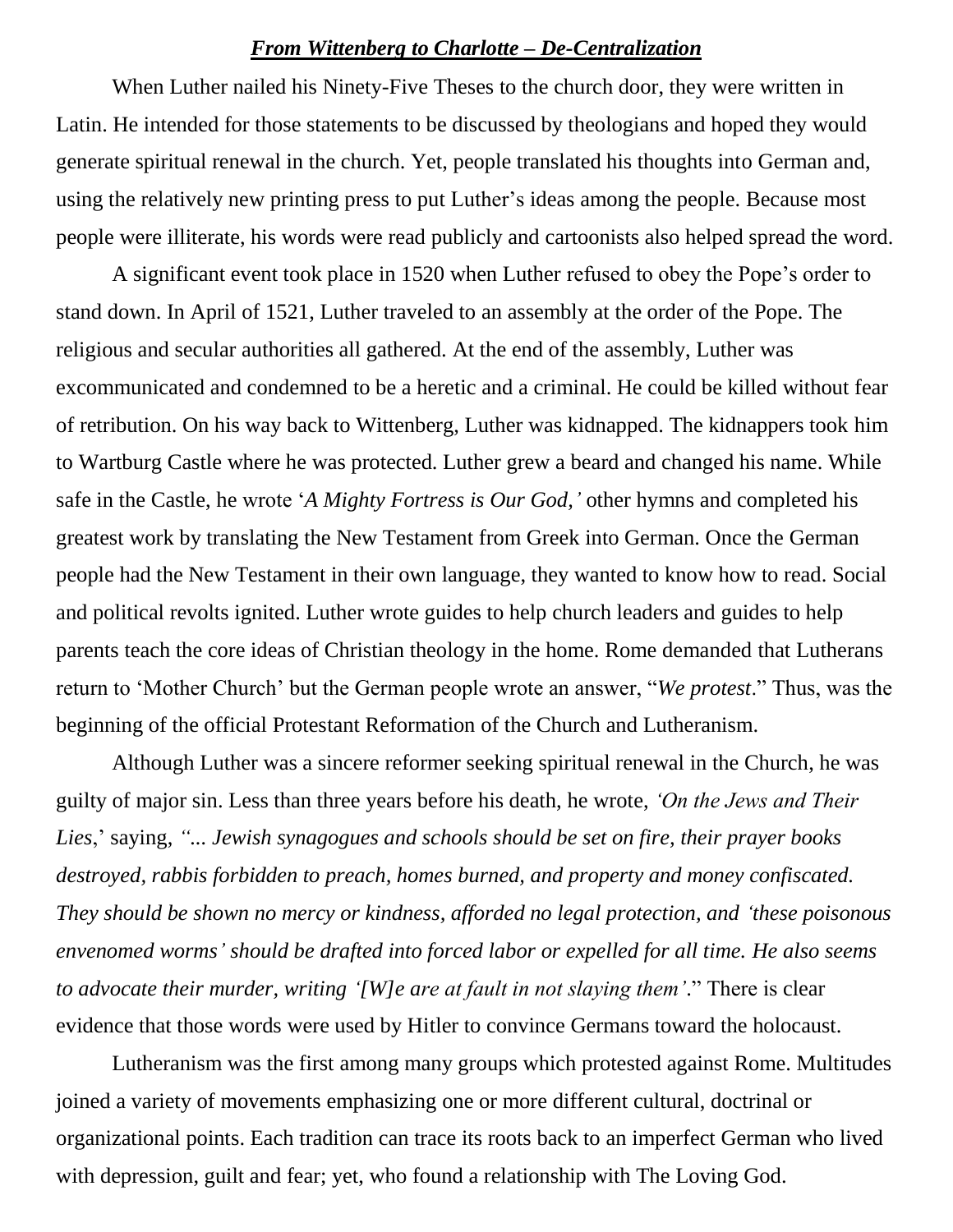What was a centralized church for twelve centuries became de-centralized over the next century. As Europeans and others came to this continent, first the colonies and eventually these United States, became a mixed-seed planting-bed filled with Pilgrim Separatists, Anglicans and Puritans from England, Lutherans from Germany, Presbyterians from Scotland, Eastern Orthodox from Russia, Greece and Turkey, Roman Catholics from Italy and Spain, Methodists from England and Baptists from Holland. Other religious groups arrived as well including Jews, Muslims, Buddhists, Hindus, etc.

Religious pluralism created a need for religious freedom to be written into the foundational documents of this fledgling democracy. Whereas several European or Asian nations were oriented to an official nationalized church or religion, this nation has been offering a different model for the world. This new model of church/state separation – to put it mildly – is messy. And, of course, fundamentalists constantly strive to control the nation by their narrow views. Yet, thus far, we have navigated the waters of religious freedom without crashing into the rocks. Through the few centuries of America's history, we have seen new traditions ignite: Jehovah's Witnesses, Pentecostals, Churches of Christ, Unitarian Universalists, Nazarenes, Assemblies of God, etc. There are now more than 200 Christian traditions in the United States. The average size of a local congregation in our country is 75. There are about 350,000 congregations in the USA and St. John's has more people involved than 330,000 of them.

Today, we do not celebrate the lack of unity throughout Christ's Church. Yet, we recognize the challenge for local churches today is the same it has been since Jesus walked into the Temple and overturned the tables. The choice is whether we will be a place of prayer FOR ALL PEOPLE or an extension of the bigotry that prevails in so many corners of our society; whether we will offer substance and sincerity or whether we will be an entertainment center for the shallow on the altar of institutionalism; whether we will be a community of active faithfulness and love or an institution focused on ourselves; whether we will offer a place where participation is based on commitment to God or reduce our expectations to the lowest common denominator of 'personal schedules, preferences and interests. '*Let the servant church arise, a caring church that longs to be a partner in Christ's sacrifice and clothed in Christ's humanity*.'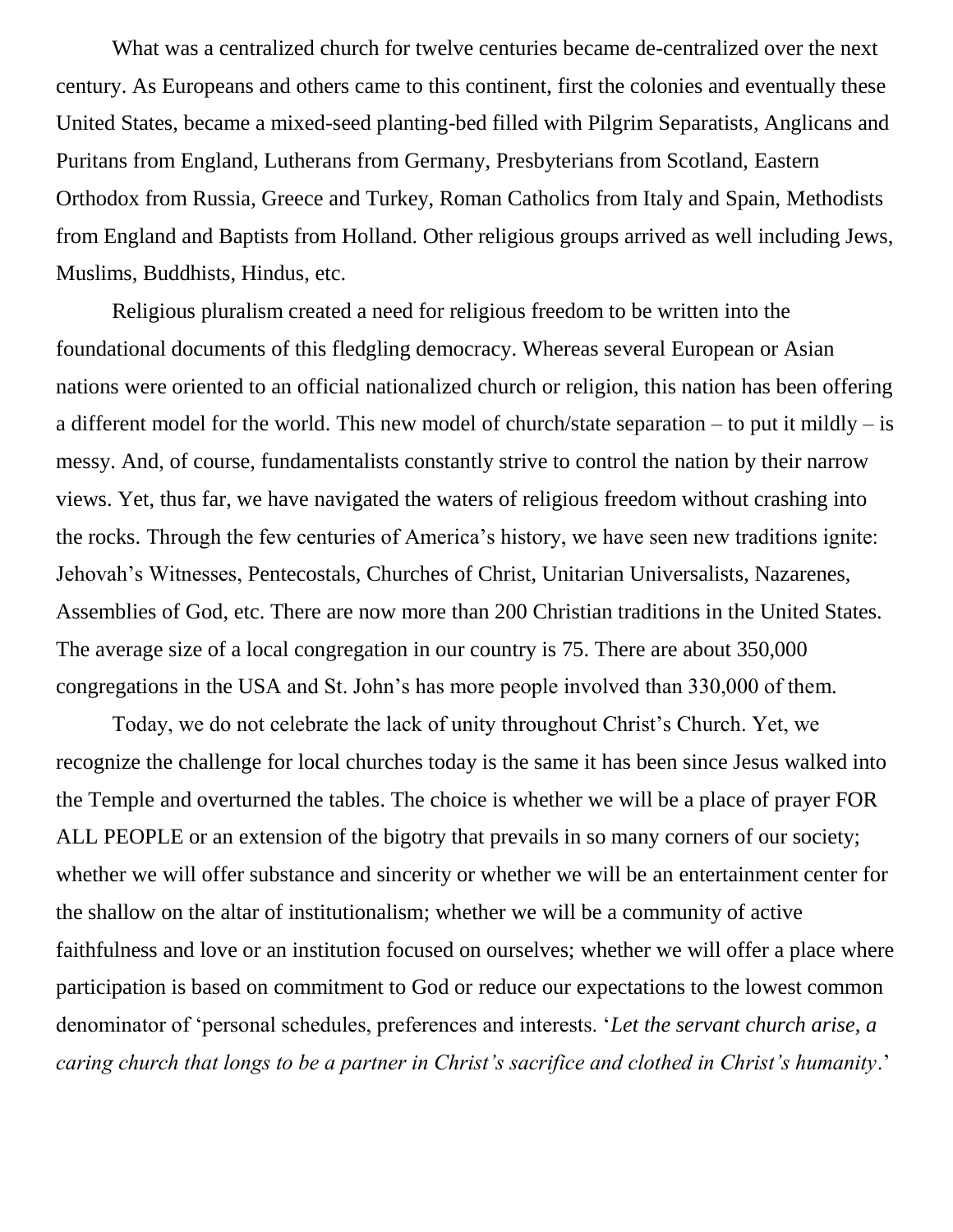## *Indulging a New Reformation: Collaboration*

Over recent Sundays, I have been reminding you that the same faithful and trustworthy Living God who has been present to God's people throughout the centuries is with you in this age of rapid change. The people of God are always in transition. Many voices cry out against the Church describing us to be out of step, stuck in the past and irrelevant. And, we should accept some of that criticism as right on target. Yet, while we search for ways to live and proclaim the Gospel of God's love in a violent and hate-filled world, we must refuse to sacrifice Jesus' call to cruciform discipleship. Let us love God with ALL of our heart, soul, mind and strength and let us love all of our neighbors as we need to be loved.

This past week, a friend was in a conversation with a person in a restaurant who was deeply confused and lonely. My friend asked, "*have you considered going to church*?" The person replied, "*Why would I to go to a place where people judge me, categorize me and ask me to leave my tough questions at home*?"

St. John's, I offer three ways for us to avoid the coercion, manipulation and hierarchical authoritarianism of centralization and the rampant disunity of untethered independence.

First, let us hold steadfast to the Good News of God's love as revealed in Jesus. Only after Martin Luther started relating with God as love could he offer a new vision of the redemption. The world needs the message of The Loving God. And, the only way our world will ever learn of a less hate-filled, judgmental, violent, condemning God is for us, as the people of God, to show them less hate, less judgement, less violence and less condemnation.

Second, let us renew ourselves to collaborate with all people who seek to reveal this loving God in the world. Through the past 50 years, St. John's has moved past connectionism and conventionalism. In the 1960s, long before the Southern Baptist Convention was taken over by political fundamentalists, the pastor of this church participated in Vatican II and introduced ecumenism to this church. In the 1970s, we adopted an ecumenical baptism position and hosted conversations to racially integrate our city's schools. In the 1980s, as several churches searched for ways to express congregational autonomy through historic principles of church freedom introduced by Baptists, this church hosted gatherings named, '*Theology is a Verb*.' We have numerous examples of collaboration in our church story. Today, in MT25 and Circles of Hope, we are renewing our energies in this effort of collaboration for the work of God in the world